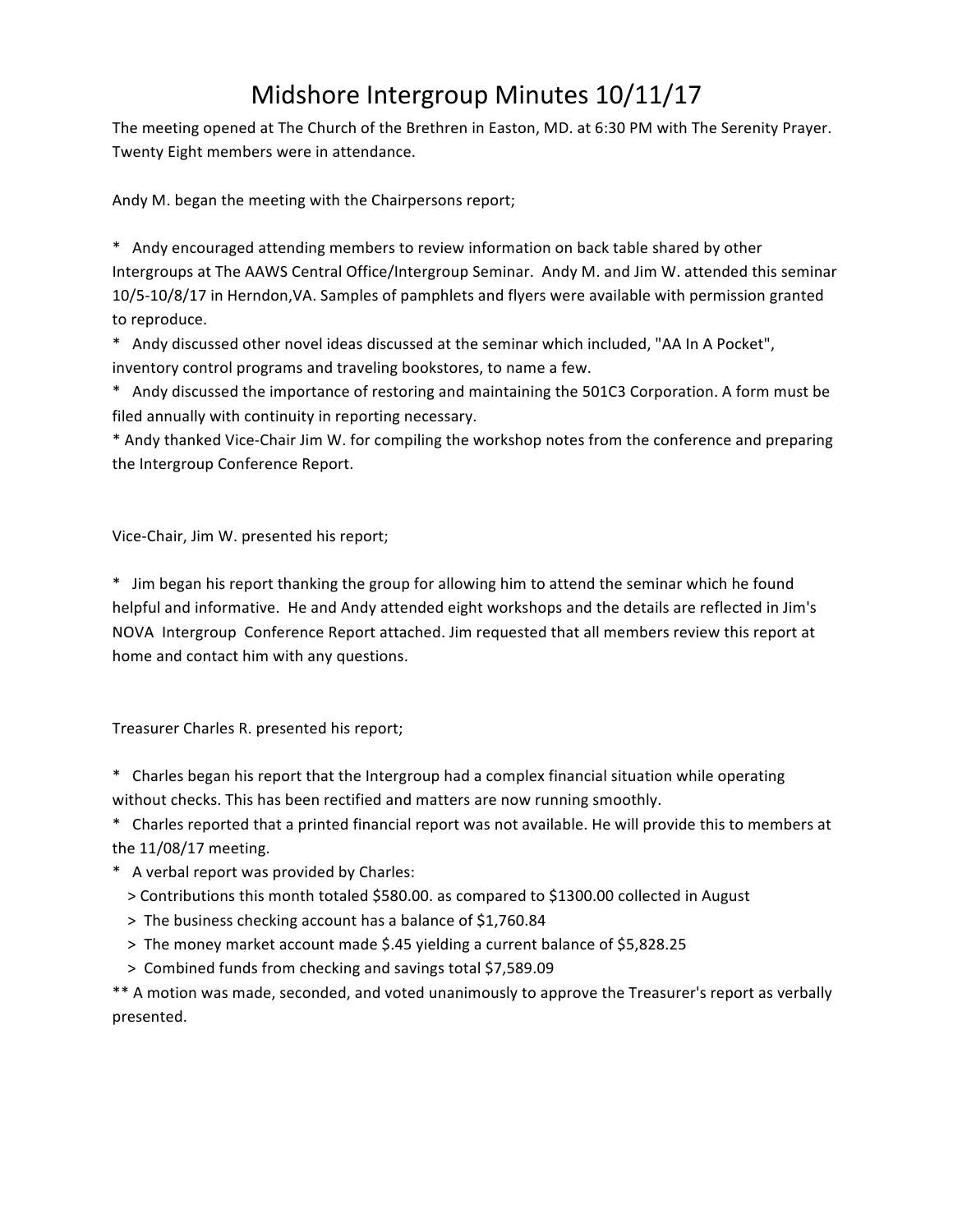Committee Reports:

Institution/Rehab Committee Report: Steve T.

\* Steve reported that he has received 4 sign-ups for volunteers thus far - 3 from Queen Anne's County and 1 from Kent County. He will provide more sign-up sheets to Intergroup Reps to present to their home groups.

\* Steve is seeking additional members to join he and Chuck R. on the committee.

\* Steve introduced guest, Chrissy R. who is operating a sober house in Chestertown. She discussed plans for a second house on Kent Island. Chrissy reviewed that these homes 12 Step AA based but considers them sober living environments aimed at helping "anything A", rather than exclusively AA members. Chuck R. expressed concern that, "we are AA and only AA". Andy M. asked that Chrissy work with Steve T. to review the parameters of potential AA involvement.

A motion was made to accept the report which was then, seconded and passed unanimously as approved.

### PI/CPC Committee: Chuck R.

\* Chuck provided an overview of committee workshop slated for 10/14/17. The workshop is intended to set the committee ground work with extensive discussion of methods available to educate the professional/local communities. This will include a review of DVDs, PSAs, pamphlets, fliers, literature and potential display rack purchases. Sue R. and Carrie C. volunteered to assume responsibility for snacks/lunch. Jim W. suggested that the committee look into a Beginner's Book put out by Grapevine. He added that The Grapevine's continued existence depends on sales.

## Activities Committee: Theresa K.

\* Theresa reported that the committee has been busy planning upcoming Thanksgiving and Christmas Dinners. She discussed the activities newsletter and urged all reps. to forward upcoming events so that they can be posted on the website and in the newsletter. An update on the proposed talent show and review of the committee mission statement were provided.

#### New Business:

 \* Andy M.

- discussed the need to plan Alcothons for the upcoming holidays. He reminded reps. to talk up the talent show with their home groups.

- reported that the Chair of the Office Management Committee position remains vacant. The board may want to look into making this a paid position. He suggested perhaps \$100.00 weekly to be available to man the office to welcome new members and assist current members. He requested that anyone interested in volunteering at the office should email him at acm91962@aol.com.The office is located at 114 N.Washington St.(in the Masonic Building).